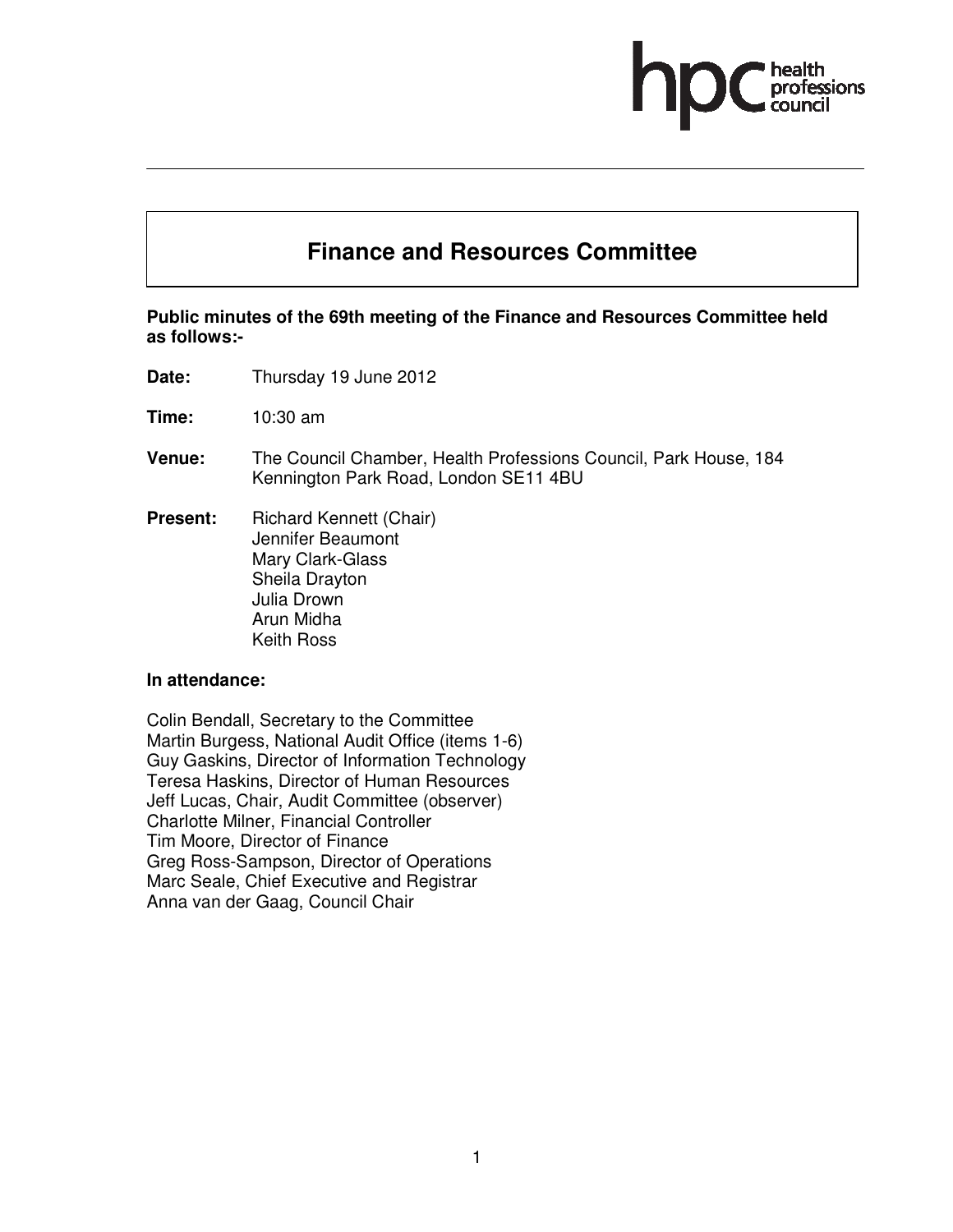# **Item 1.12/51 Apologies for absence**

- 1.1 The Chair welcomed Martin Burgess to the meeting.
- 1.2 Apologies for absence were received from Malcolm Cross, John Harper and Eileen Thornton. The Chair noted that John Harper would step down from the Council on 30 June 2012 and thanked him for his contribution to the Committee's work.

#### **Item 2.12/52 Approval of agenda**

2.1 The Committee approved the agenda.

#### **Item 3.12/53 Declarations of members' interests**

3.1 Members had no interests to declare in connection with the items on the agenda.

#### **Item 4.12/54 Minutes of the Finance and Resources Committee meeting of 15 March 2012 (report ref: FRC 39/12)**

4.1 It was agreed that the minutes of the 68th meeting of the Finance and Resources Committee should be confirmed as a true record and signed by the Chair.

# **Item 5.12/55 Matters arising (report ref: FRC 40/12)**

- 5.1 The Committee received a paper to note from the Executive.
- 5.2 The Committee noted the actions list as agreed at the last meeting.

# **Item 6.12/56 Draft annual report and accounts 2011-12 (report ref: FRC 41/12)**

- 6.1 The Committee received a paper for discussion/approval from the Executive.
- 6.2 The Committee noted that the National Audit Office (NAO) had completed their audit and the annual report incorporated their feedback. The Committee thanked the Finance team for circulating the draft annual report by email to members enabling their feedback to be taken into account in the version presented to the meeting.
- 6.3 The Committee noted that the NAO had completed their fieldwork and the audit completion report was due to be discussed at the Audit Committee on 21 June 2012. The Committee noted that the audit had gone smoothly and no significant matters had been identified. The NAO would need to

| Date       | Ver.          | Dept/Cmte | Doc.<br>Type | Title                                                                     | <b>Status</b>     | Int. Aud.                 |
|------------|---------------|-----------|--------------|---------------------------------------------------------------------------|-------------------|---------------------------|
| 2012-06-12 | $\mathcal{A}$ | F&R       | <b>MIN</b>   | Minutes Finance and<br>Resources Committee 19<br>June 2012 public meeting | Final<br>DD: None | <b>Public</b><br>RD: None |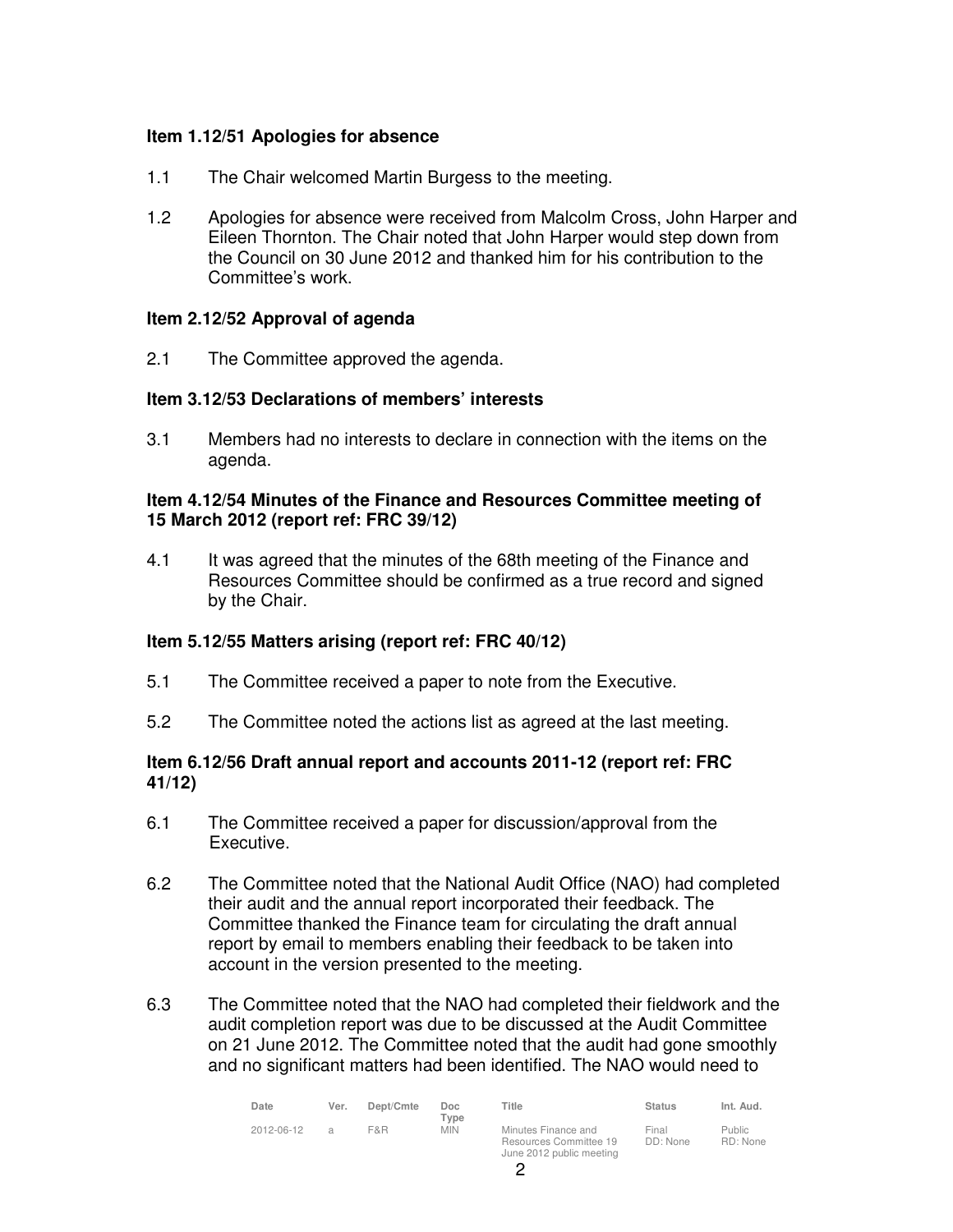complete its internal review of the audit, but it was expected that there would be a clear audit opinion and the Comptroller and Auditor General would be able to sign the accounts in July 2012.

- 6.4 The Committee noted that it was not possible for the annual report to incorporate comments from the Council for Healthcare Regulatory Excellence's (CHRE) 2011-12 report, because the CHRE report had not yet been published.
- 6.5 The Committee agreed to recommend the draft annual report and accounts to the Council for approval, subject to consideration by the Audit Committee on 21 June 2012.

# **Action: Director of Finance (by 5 July 2012)**

#### **Item 7.12/57 Finance report (report ref: FRC 42/12)**

- 7.1 The Committee received a report on the work of the Finance Department.
- 7.2 The Committee noted that the report included the management accounts for April 2012. These were the first accounts prepared directly from the Sage Business Intelligence Module, which had recently been installed. Some reports were still to be mapped and more detail would be available, particularly for department managers and budget holders. This would enable preparation of meaningful reports on variances and analysis of results. The Committee noted that the module also reduced the time needed to prepare the management accounts and reduced the risk of human error.
- 7.3 The Committee noted that, as of 30 April 2012, there had been an operating surplus of approximately £32,000 and a total surplus of approximately £13,000.
- 7.4 The Committee noted that, pending work to amend the NetRegulate registration system, the Executive carried out a monthly manual reconciliation of deferred income recorded in NetRegulate and Sage. The Committee noted that there had been no difference between the two systems as of 31 March 2012.

#### **Item 8.12/58 Human Resources report (report ref: FRC 43/12)**

- 8.1 The Committee received a report on the work of the Human Resources department.
- 8.2 The Committee noted that external recruitment had been frozen with effect from 1 May 2012, until after the transfer of regulatory functions from the General Social Care Council (GSCC) to the HPC. Exceptions were being made for very senior or specialist roles, for example the new

| Date       | Ver. | Dept/Cmte | Doc<br>$T$ vpe | Title                                                                     | <b>Status</b>     | Int. Aud.                 |
|------------|------|-----------|----------------|---------------------------------------------------------------------------|-------------------|---------------------------|
| 2012-06-12 | Э    | F&R       | <b>MIN</b>     | Minutes Finance and<br>Resources Committee 19<br>June 2012 public meeting | Final<br>DD: None | <b>Public</b><br>RD: None |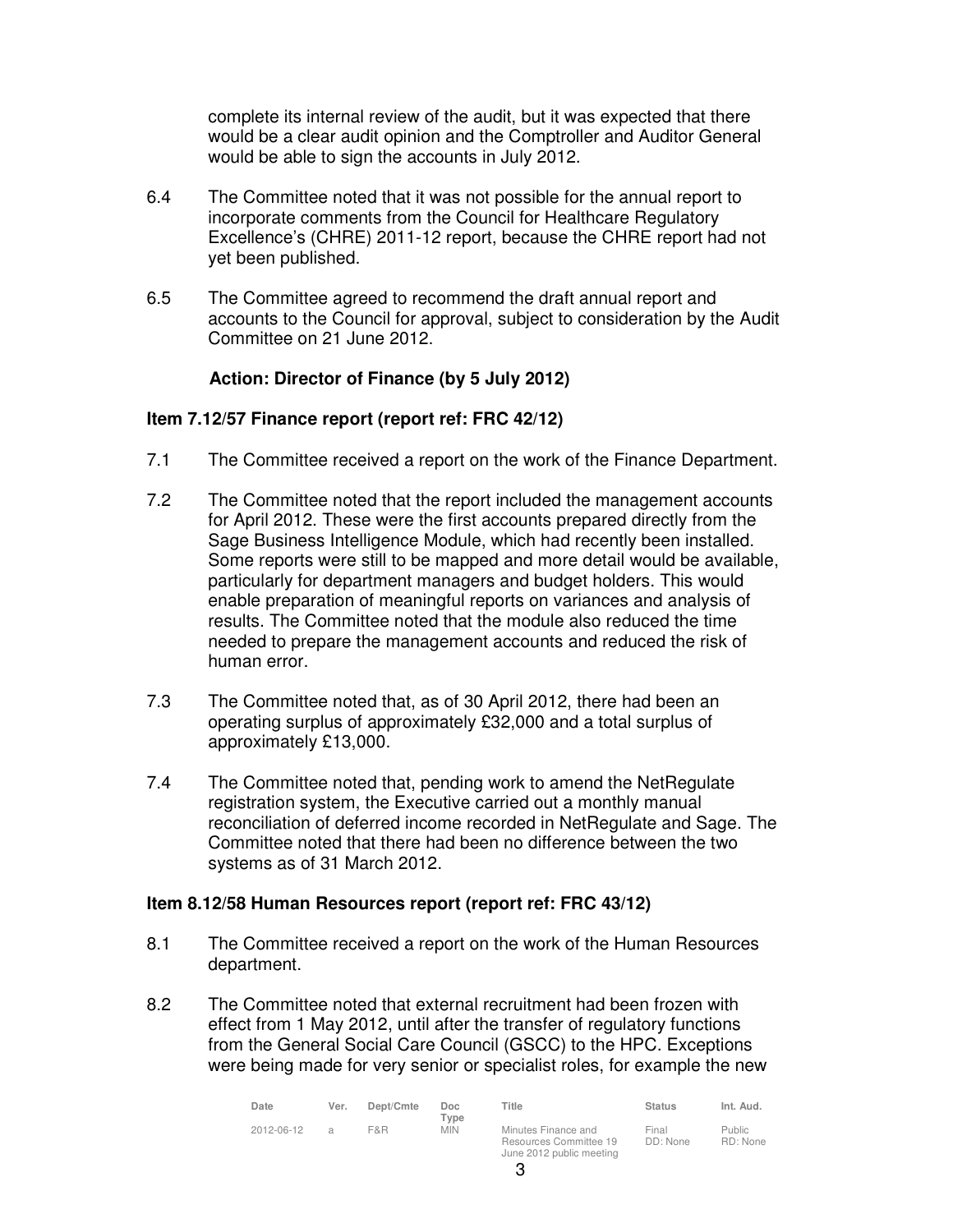role of Management Accountant. Where needed, temporary agency workers were being engaged to assist with extra work related to the transfer. Internal recruitment was still in progress and was likely to continue through June and early July 2012, in response to requirements.

- 8.3 The Committee noted that five employees of the GSCC wished to exercise the option to transfer to the HPC. Four of these individuals would slot into vacant positions and a competitive recruitment process would need to take place for one position. The affected HPC employees had been notified. The Committee thanked the Human Resources Department for their work.
- 8.4 The Committee noted that an employee discount scheme for HPC employees was due to be launched in June 2012, which would enable employees to take advantage of small discounts (typically 5-10%) across a range of consumer products and services. The scheme was extremely lost cost for the HPC to run, at just over £1200 per year.

#### **Item 9.12/59 Partner Manager report (report ref: FRC 44/12)**

- 9.1 The Committee received a report on the work of the Partners team.
- 9.2 The Committee noted that recruitment had been completed for Partners required for the regulation of social workers in England. Training for these Partners had been held in May and June 2012.
- 9.3 The Committee noted that an evaluation of the Partner appraisal process had started in April 2012. 300 Partners who had been appraised since April 2010 had been invited to complete an online questionnaire about the process. The results were being analysed and feedback prepared for departments. A report containing recommendations on future Partner appraisal was due to be submitted to the Committee's next meeting.
- 9.4 The Committee noted that the Partner self-assessment process for 2012- 13 had been completed. The Executive would review the self-assessment renewal process. Following the review, recommendations were due to be submitted to the Committee's meeting on 11 September 2012.
- 9.5 The Committee noted that 23 Legal Assessor candidates had been supplied by First Law (a specialist recruitment agency). Successful candidates would be appointed on the same terms as existing Legal Assessors.

#### **Item 10.12/60 Information Technology report (report ref: FRC 45/12)**

10.1 The Committee received a report on the work of the Information Technology Department.

| Date       | Ver.          | Dept/Cmte | Doc.<br>$T$ vpe | Title                                                                     | <b>Status</b>     | Int. Aud.                 |
|------------|---------------|-----------|-----------------|---------------------------------------------------------------------------|-------------------|---------------------------|
| 2012-06-12 | $\mathcal{A}$ | F&R       | <b>MIN</b>      | Minutes Finance and<br>Resources Committee 19<br>June 2012 public meeting | Final<br>DD: None | <b>Public</b><br>RD: None |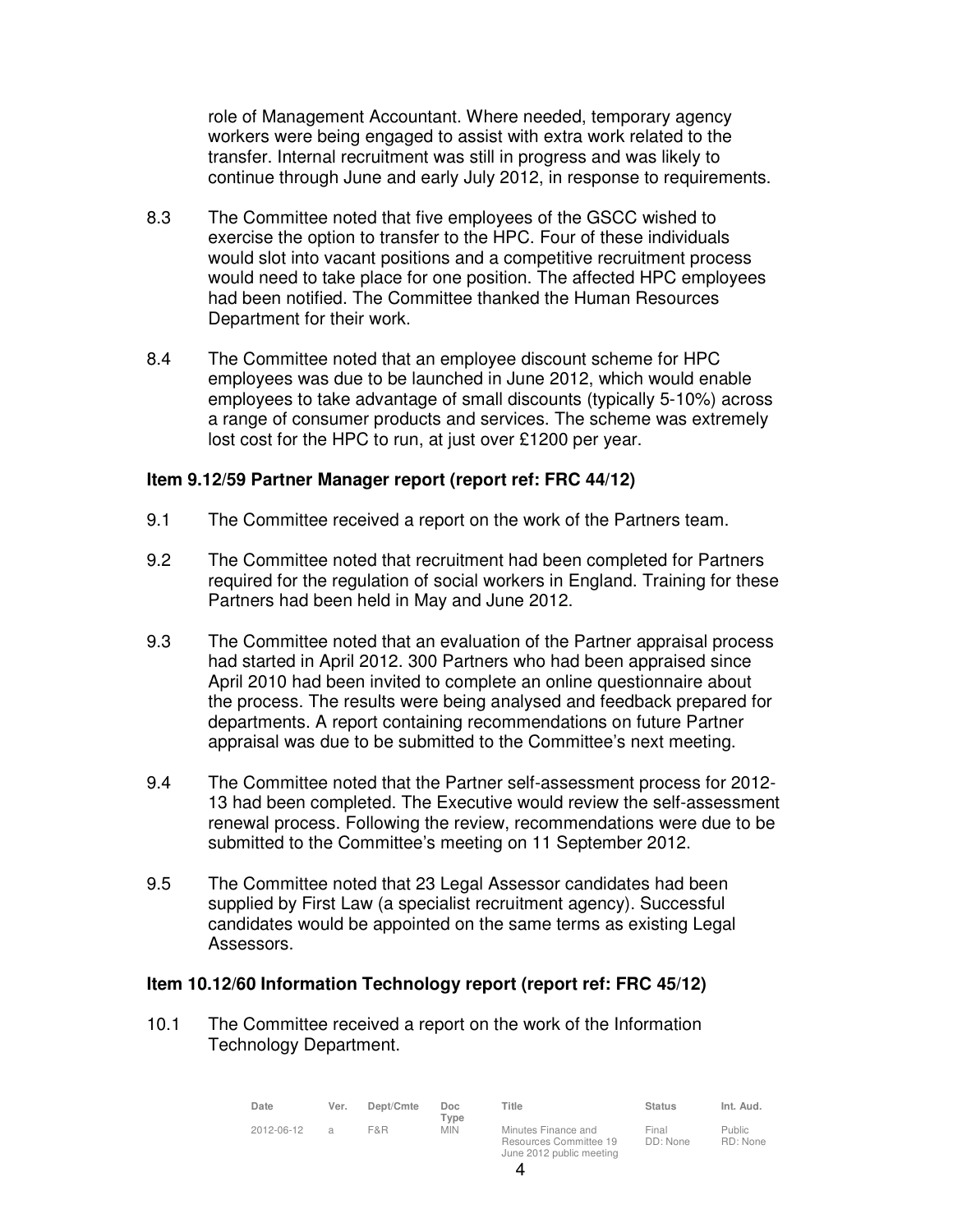- 10.2 The Committee noted that the Department had provided IT services to additional office space in 186 Kennington Park Road and units 1 and 3, 33 Stannary Street.
- 10.3 The Committee noted that quarterly penetration testing of IT systems had identified a small number of vulnerabilities, which had been addressed.
- 10.4 The Committee noted details of brief outages to NetRegulate and HPC's telephone system and the causes.
- 10.5 The Committee discussed whether it would be appropriate to vary the depreciation policies for certain software, such as NetRegulate, which had been in use for a number of years. The Committee noted that the HPC made improvements to IT systems and software every year. The Executive believed that it was not appropriate to capitalise software over a long period of time.
- 10.6 The Committee noted that the Department was involved in aspects of the project to change the organisation's name to the Health and Care Professions Council. The Committee noted that priority would be given to changing externally-facing information (such as the website). Some internal information would be changed later in 2012.
- 10.6 The Committee noted that the new Fitness to Practise Case Management System had been demonstrated at the meeting of the Fitness to Practise Committee on 24 May 2012. The system had helped to simplify and streamline processes. The Committee thanked the Information Technology Department for successfully completing projects such as the Case Management System and installing services in the additional office space.

# **Item 11.12/61 Operations report (report ref: FRC 46/12)**

- 11.1 The Committee received a report on Operations, covering the Registration Department, project management, facilities management and business improvement.
- 11.2 The Committee noted that Continuing Professional Development (CPD) profiles had been requested from physiotherapists, arts therapists and dietitians. Assessment days were being held every two weeks. The Committee noted that the HPC continued to communicate its CPD requirements to social workers in England, including the differences between the HPC's process and the process of the General Social Care Council.
- 11.3 The Committee noted that 69% of dietitians and 70% of physiotherapists had renewed their registration online. Social workers in England would be encouraged to renew online. The Committee noted that, to facilitate the

| Date       | Ver.          | Dept/Cmte | Doc<br>$T$ vpe | Title                                                                     | <b>Status</b>     | Int. Aud.                 |
|------------|---------------|-----------|----------------|---------------------------------------------------------------------------|-------------------|---------------------------|
| 2012-06-12 | $\mathcal{A}$ | F&R       | <b>MIN</b>     | Minutes Finance and<br>Resources Committee 19<br>June 2012 public meeting | Final<br>DD: None | <b>Public</b><br>RD: None |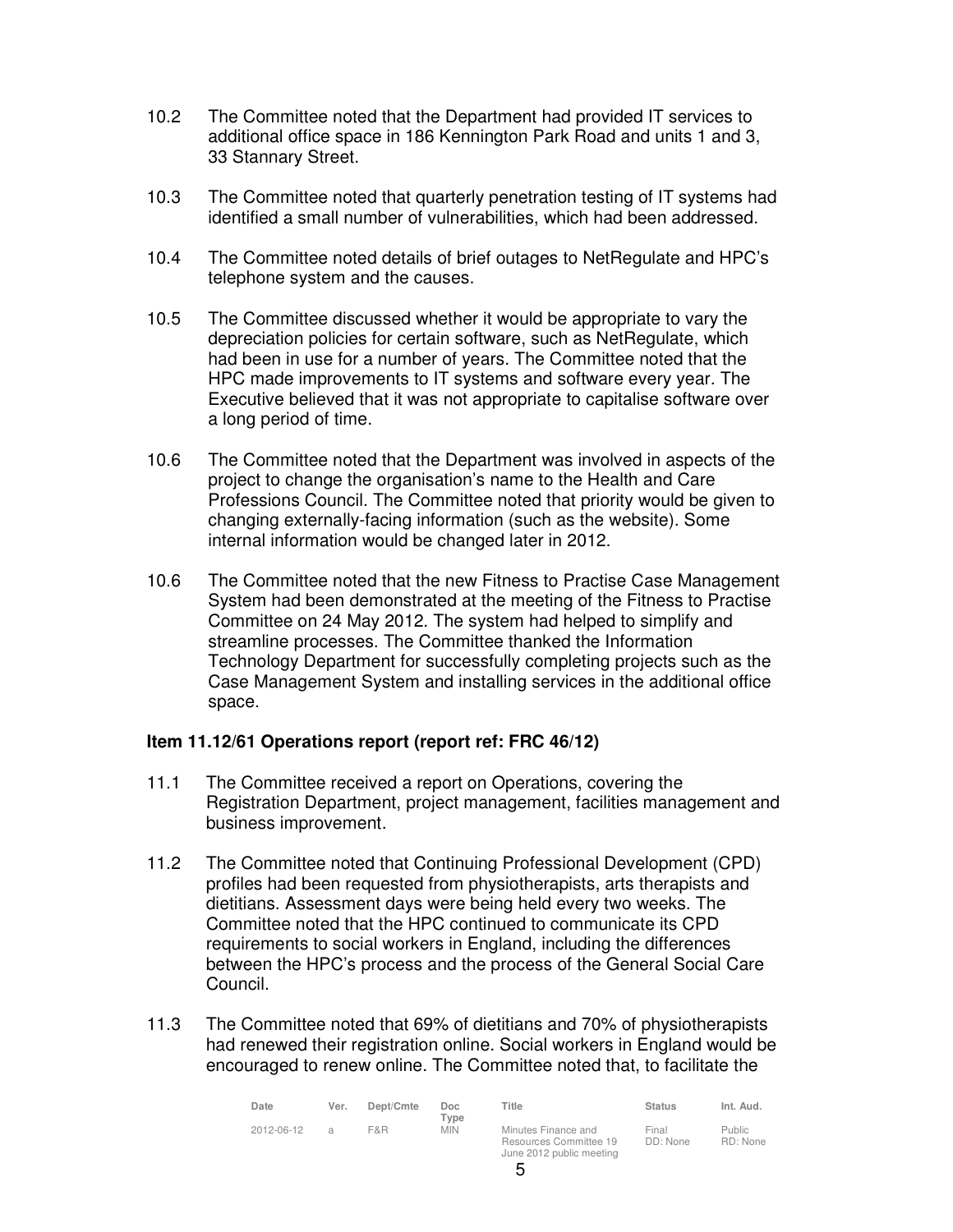renewals process for social workers, the Registration Department would operate an evening shift and HPC's online processes would be promoted. The Committee noted that the department was designed to be flexible and adaptable to demands and responsive to customer feedback.

- 11.4 The Committee noted that the Project Manager would shortly go on maternity leave. The Director of Operations thanked her for her work on projects. Her position will be covered in the interim by Rob Silverman.
- 11.5 The Committee noted that the project to review all Education Department systems and processes had moved to amber status. A requirements document had been prepared and seven companies had been invited to prepare tenders. However, only two tenders had been received. The Executive established that the other companies wished to tender but had not the time to do so. The Executive has now extended the time allowed for tenders. The Committee noted that the outcome of the project would be a business case for changes to the systems and processes. The Executive Management Team would then consider the business case and decide whether to proceed with the proposals. The Committee agreed that the Executive should provide a progress report on the project to the Committee's next meeting.

#### **Action: Director of Operations/Director of Education (by 19 July 2012)**

# **Item 12.12/62 Procurements, requisitions and purchases procedure (report ref: FRC 47/12)**

- 12.1 The Committee received a paper for discussion/approval from the Executive.
- 12.2 The Committee noted that the internal audit report on the Purchase Requisition System had recommended that the procedure document should be finalised and approved by the Committee. Mazars, the internal auditors, were due to review the final document in July 2012 as part of their review of previous recommendations.
- 12.3 The Committee agreed that Mazars should review the document before it was considered by the Committee. The Committee agreed that the Executive should report the internal auditors' findings to the Committee. The Committee agreed that members could also make any comments on the document directly to the Director of Finance.

# **Action: Mazars/All Committee members (by 19 July 2012)**

12.4 The Committee agreed that the Executive should prepare a separate paper setting out how any financial governance issues were addressed (for example, more information about why certain categories of

| Date       | Ver.          | Dept/Cmte | Doc.<br>$T$ ype | Title                                                                     | <b>Status</b>     | Int. Aud.                 |
|------------|---------------|-----------|-----------------|---------------------------------------------------------------------------|-------------------|---------------------------|
| 2012-06-12 | $\mathcal{L}$ | F&R       | <b>MIN</b>      | Minutes Finance and<br>Resources Committee 19<br>June 2012 public meeting | Final<br>DD: None | <b>Public</b><br>RD: None |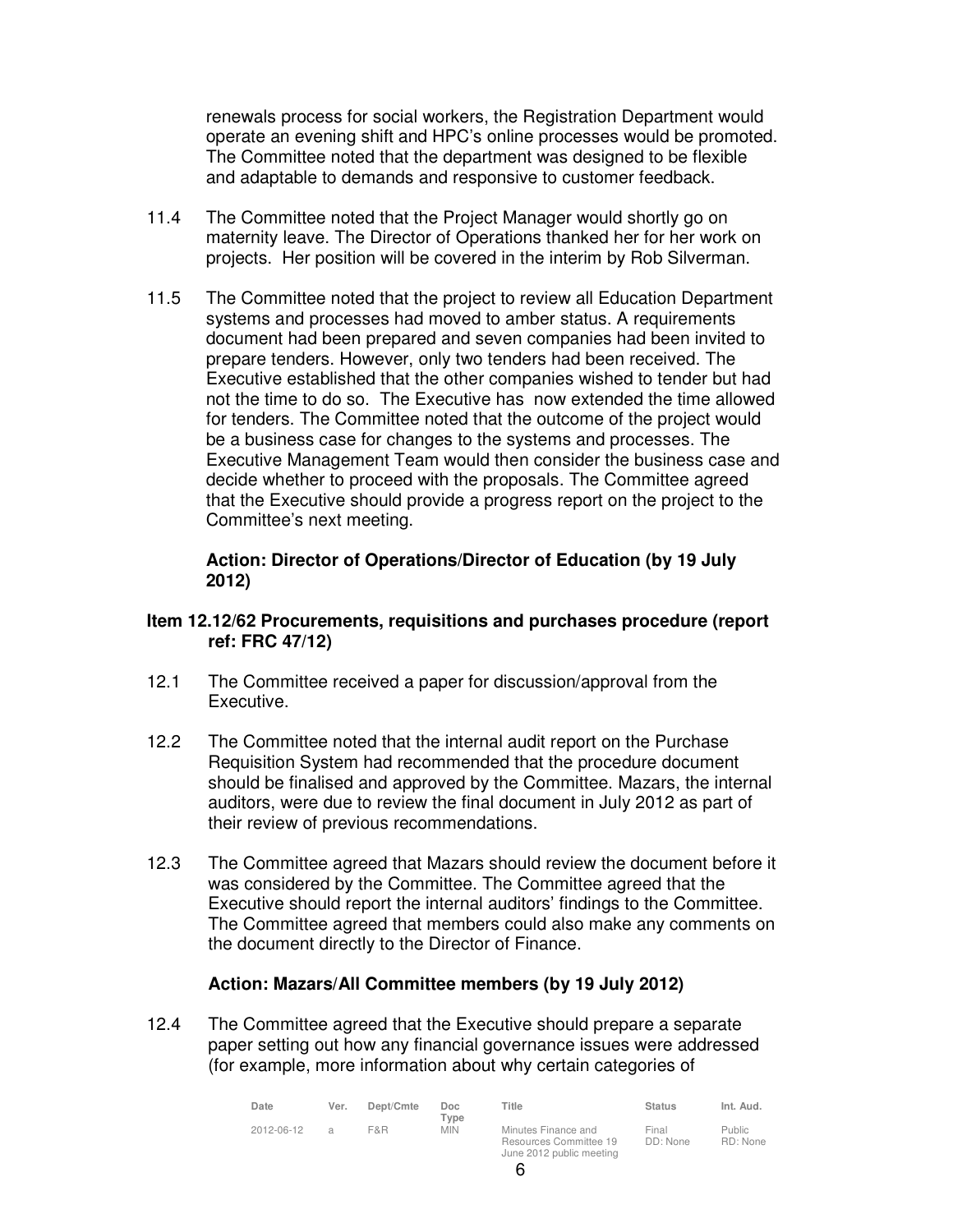expenditure did not require a purchase order number). The Committee agreed that members should send questions about financial governance issues directly to the Director of Finance.

# **Action: All Committee members (by 19 July 2012)**

#### **Item 13.12/63 Transfer of regulatory functions from General Social Care Council to HPC (report ref: FRC 48/12)**

- 13.1 The Committee received a paper for discussion/approval from the Executive.
- 13.2 The Committee received a verbal report on progress in the project to transfer regulatory functions from the GSCC to the HPC. The Committee noted the following points:
	- as reported at item 8, five employees of the GSCC had indicated that they wished to transfer to the HPC;
	- the Fitness to Practise Department had been given access to the GSCC's case records and was reviewing all cases which were due to transfer to the HPC;
	- the Transfer Order (relating to details of the transfer of functions) had been finalised;
	- an additional Council meeting would be held on the afternoon of 19 June 2012, to discuss the HPC's transitional approach to student registration;
	- testing of data transfers was proceeding well; and
	- the Executive had negotiated with the Department of Health on the terms of a grant to the HPC for costs incurred on the project. Agreement on the terms had been reached, although written confirmation had not yet been received.

The Committee noted the following papers:

#### **Item 14.12/64 Annual report on changes to Human Resources policies (report ref: FRC 49/12)**

#### **Item 15.12/65 Equality and Diversity annual statistics – Employees and Partners (report ref: FRC 50/12)**

**Item 16.12/66 Annual review of actions taken in 2011-12: Public meetings (report ref: FRC 51/12)** 

| Date       | Ver.           | Dept/Cmte | Doc<br>$T$ vpe | Title                                                                     | <b>Status</b>     | Int. Aud.           |
|------------|----------------|-----------|----------------|---------------------------------------------------------------------------|-------------------|---------------------|
| 2012-06-12 | $\overline{a}$ | F&R       | MIN.           | Minutes Finance and<br>Resources Committee 19<br>June 2012 public meeting | Final<br>DD: None | Public.<br>RD: None |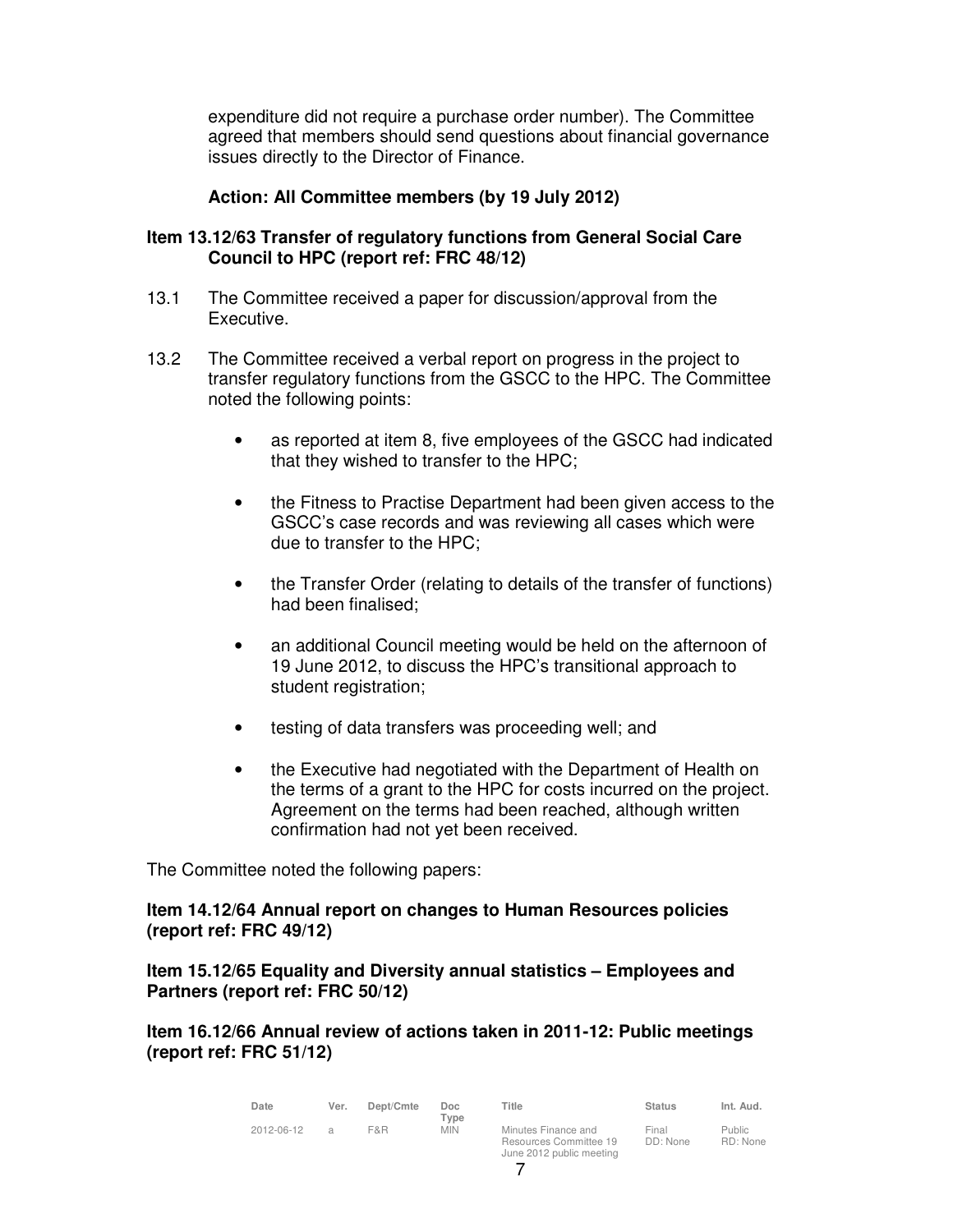#### **Item 17.12/67 Any other business**

17.1 There was no other business.

#### **Item 18.12/68 Date and time of next meeting**

- 18.1 The next meeting of the Committee would be held at 10.30 am on Thursday 19 July 2012.
- 18.2 Subsequent meetings would be held at 10.30 am on

Tuesday 11 September 2012 Tuesday 20 November 2012 Thursday 31 January 2013 Tuesday 5 March 2013 (Remuneration Committee only) Tuesday 19 March 2013 Thursday 25 April 2013 Tuesday 18 June 2013 Thursday 18 July 2013 Tuesday 10 September 2013 Thursday 21 November 2013

# **Resolution**

The Committee agreed to adopt the following resolution:

'The Committee hereby resolves that the remainder of the meeting shall be held in private, because the matters being discussed relate to one or more of the following;

(1) information relating to a registrant, former registrant or applicant for registration;

(2) information relating to an employee or officer holder, former employee or applicant for any post or office;

(3) the terms of, or expenditure under, a tender or contract for the purchase or supply of goods or services or the acquisition or disposal of property;

(4) negotiations or consultation concerning labour relations between the Council and its employees;

(5) any issue relating to legal proceedings which are being contemplated or instituted by or against the Committee or the Council;

(6) action being taken to prevent or detect crime or to prosecute offenders;

(7) the source of information given to the Committee in confidence; or

(8) any other matter which, in the opinion of the Chair, is confidential or the public disclosure of which would prejudice the effective discharge of the Committee's or Council's functions.'

| Date       | Ver.          | Dept/Cmte | Doc.<br>Tvpe | Title                                                                     | <b>Status</b>     | Int. Aud.                 |
|------------|---------------|-----------|--------------|---------------------------------------------------------------------------|-------------------|---------------------------|
| 2012-06-12 | $\mathcal{L}$ | F&R       | <b>MIN</b>   | Minutes Finance and<br>Resources Committee 19<br>June 2012 public meeting | Final<br>DD: None | <b>Public</b><br>RD: None |